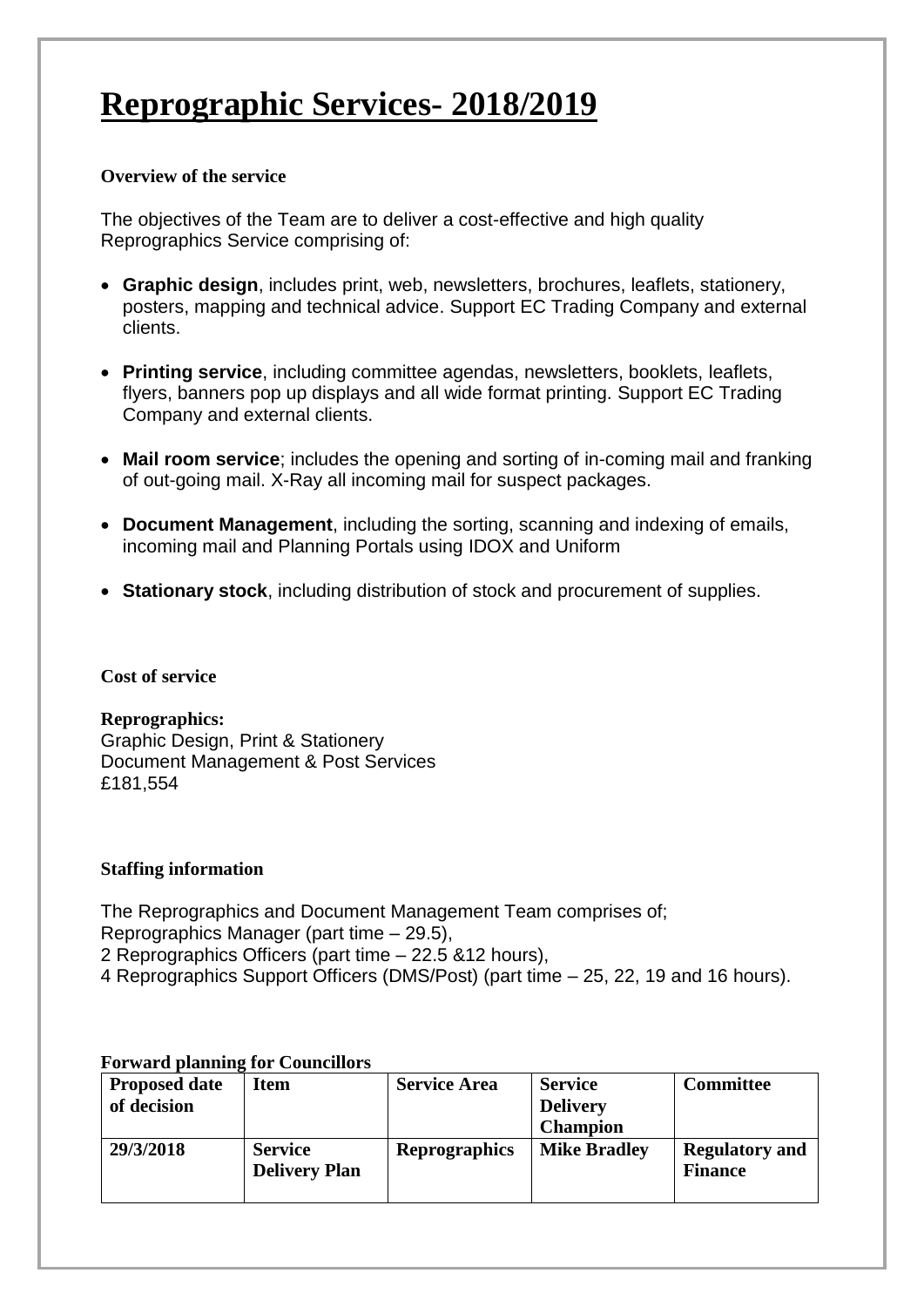### **Strategy map- 2018/2019**

**To identify training needs across the service by following effective performance management processes.** 

**Maximise the effectiveness of the Council's Document Management system and provide high quality customer service.** 

**Provision of a high quality and costeffective graphic design, printing and stationery service.**

**Customers** 

**Support the outcomes of the priorities within the Corporate Plan.**

Ensure that the Council's Corporate risks are managed effectively and mitigations are put in place to reduce impact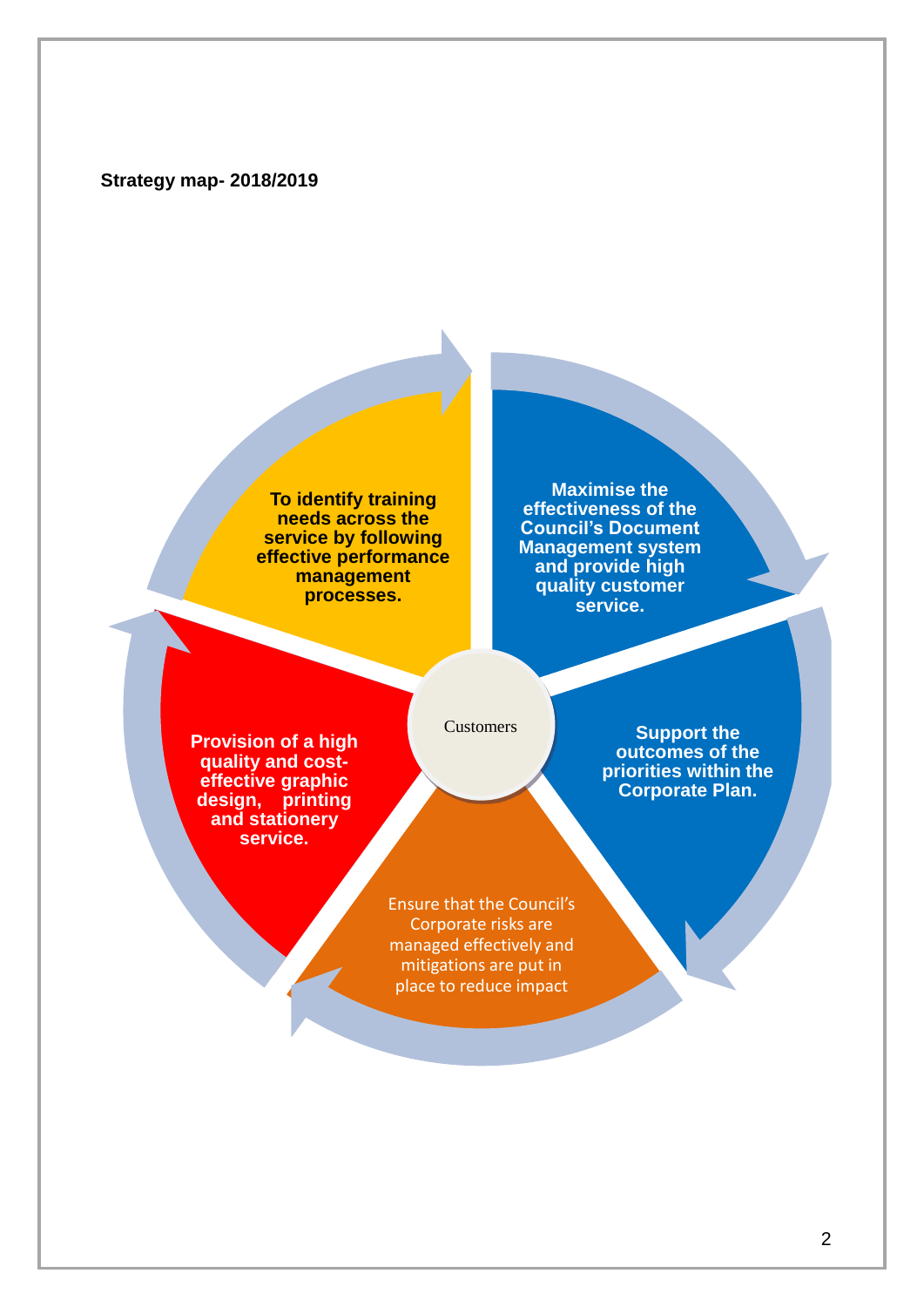| <b>Performance</b><br><b>Measure</b>                                                                  | <b>Link to</b><br>Corporate<br><b>Plan Priority</b> | <b>Target</b><br>and reporting timescale (i.e. 6<br>monthly or annually)                                                                                                                                                                            | <b>Baseline from previous</b><br>year/output from previous year                                                                                                                                                   | <b>Owner and</b><br><b>co-owners</b>       |
|-------------------------------------------------------------------------------------------------------|-----------------------------------------------------|-----------------------------------------------------------------------------------------------------------------------------------------------------------------------------------------------------------------------------------------------------|-------------------------------------------------------------------------------------------------------------------------------------------------------------------------------------------------------------------|--------------------------------------------|
| <b>Maximise the</b><br>effectiveness of<br>the Council's<br><b>Document</b>                           |                                                     | (99%) Documents to be scanned and<br>indexed within 24 hours from receipt.                                                                                                                                                                          | 99%                                                                                                                                                                                                               | Andy Dicks- Reprographics Manager          |
| Management<br>System and<br>provide high<br>quality customer<br>service.                              | Delivering a                                        | (99%) Mail to be sorted, franked and<br>ready for collection each day by<br>3:45p.m.                                                                                                                                                                | 99%                                                                                                                                                                                                               | Andy Dicks-Reprographics Manager           |
| Provision of a<br>high quality and<br>cost-effective<br>graphic design,<br>printing and<br>stationery | financially sound<br>and well<br>managed Council    | (100%) printing agenda for<br>Council/Committees within 5 working<br>days of a meeting (statutory<br>requirement).                                                                                                                                  | 100%<br>58 committees                                                                                                                                                                                             | Andy Dicks-Reprographics Manager           |
| service.                                                                                              |                                                     | 96% Record design job deadlines for<br>internal and external clients.                                                                                                                                                                               | 95%                                                                                                                                                                                                               | Andy Dicks- Reprographics Manager          |
|                                                                                                       |                                                     | Provide reprographic support to the<br>leisure centres in the district within<br>their required timeframes.                                                                                                                                         | On-going                                                                                                                                                                                                          | Andy Dicks- Reprographics Manager          |
| Support the<br>outcomes of the<br>priorities within<br>the Corporate<br>Plan                          |                                                     | (98%) Provide back-end reprographics<br>support to the Local Authority Trading<br>Company when required in the<br>following areas;<br>Printing agendas and minutes of<br>meetings and design requests etc, all<br>within their required timeframes. | 98%<br>147 jobs designed and printed for East<br>Cambs Trading Company, Palace<br><b>Green Homes and Ely Markets</b><br>17 new external clients<br>Support provided to the Mayor and<br><b>Combined Authority</b> | <b>Andy Dicks</b><br>Reprographics Manager |

| <b>East Cambridgeshire</b><br><b>District Council</b><br>19 |  |
|-------------------------------------------------------------|--|
| nd<br>ers                                                   |  |
| phics Manager                                               |  |
| phics Manager                                               |  |
| phics Manager                                               |  |

**East Cambridgeshire District Council**

# **Commitments towards our Vision**

# **Reprographics Service-Service Delivery Plan 18/19**